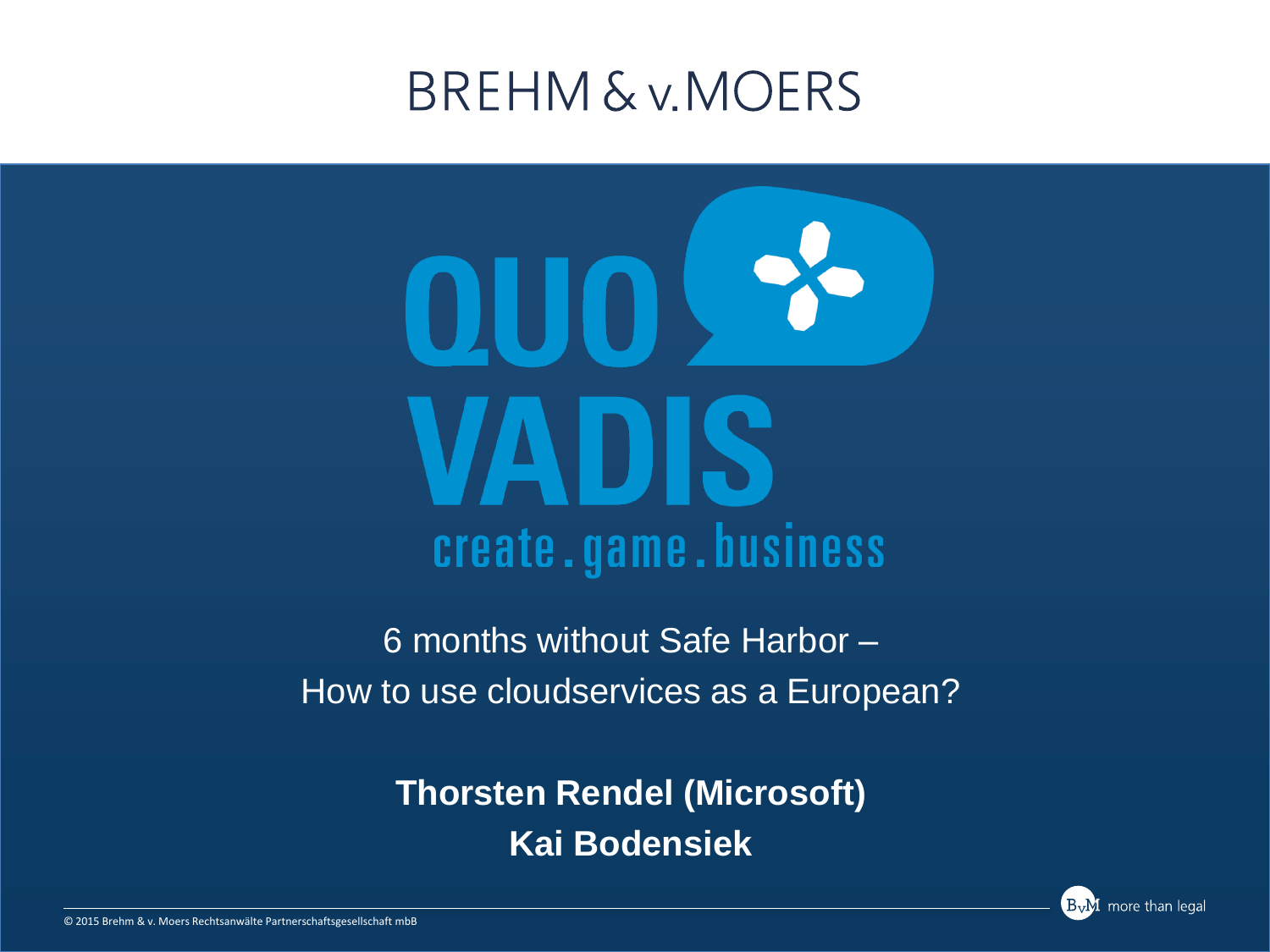## **Personal Data**

*Art. 2 Data Protection Directive (95/46/EC)*

For the purposes of this Directive:

(a) 'personal data' shall mean any information relating to an identified or identifiable natural person ('data subject');

"relating information" – every information regarding a person, including whereabouts, visits of websites, purchase of goods, download of an app

"**identified or identifiable**" – it is sufficient that a person may be identified with a reasonable efforts, unclear: IP addresses

**Alternativs:** anonymize or use of pseudonyms

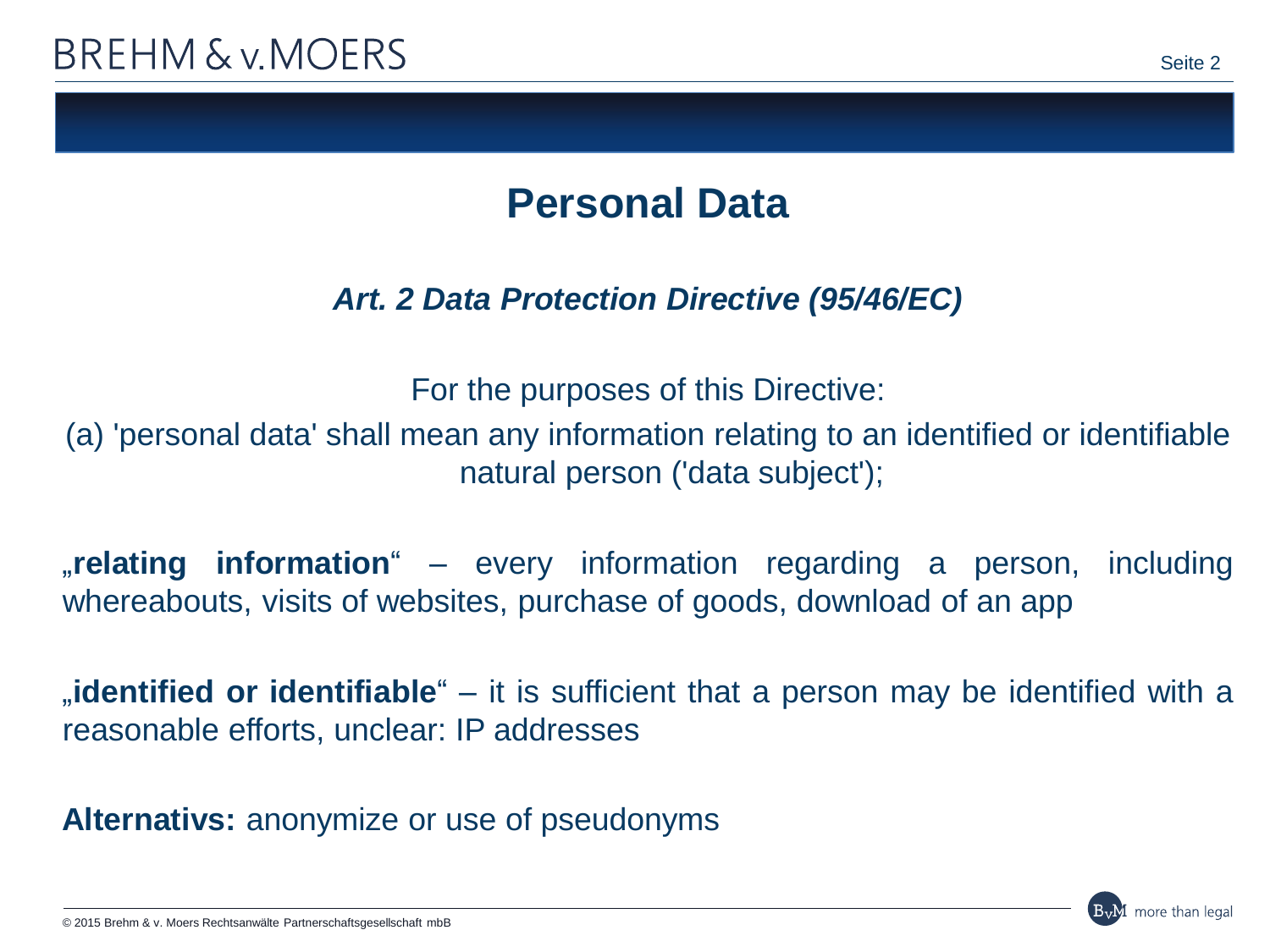### **Statuatory authorisation for data use**

- **Consent –** consent has to be given voluntarily (problem: employees) and has to relate to express data and specific uses (problem: informed consent)
- **Fulfilling contractual obligations**  if the use of data is reasonably required for fulfilling contractual obligations (e.g. shipping address, purchase history etc.)
- **Legitimate Interest–** if the data processor has a legitimate interest to use the data but only if the interest of the respective person is not more important (e.g. storing data for system maintenance or security, delivery adress when goods are shipped to a third party).
- Additional authorisations contained in European or national law

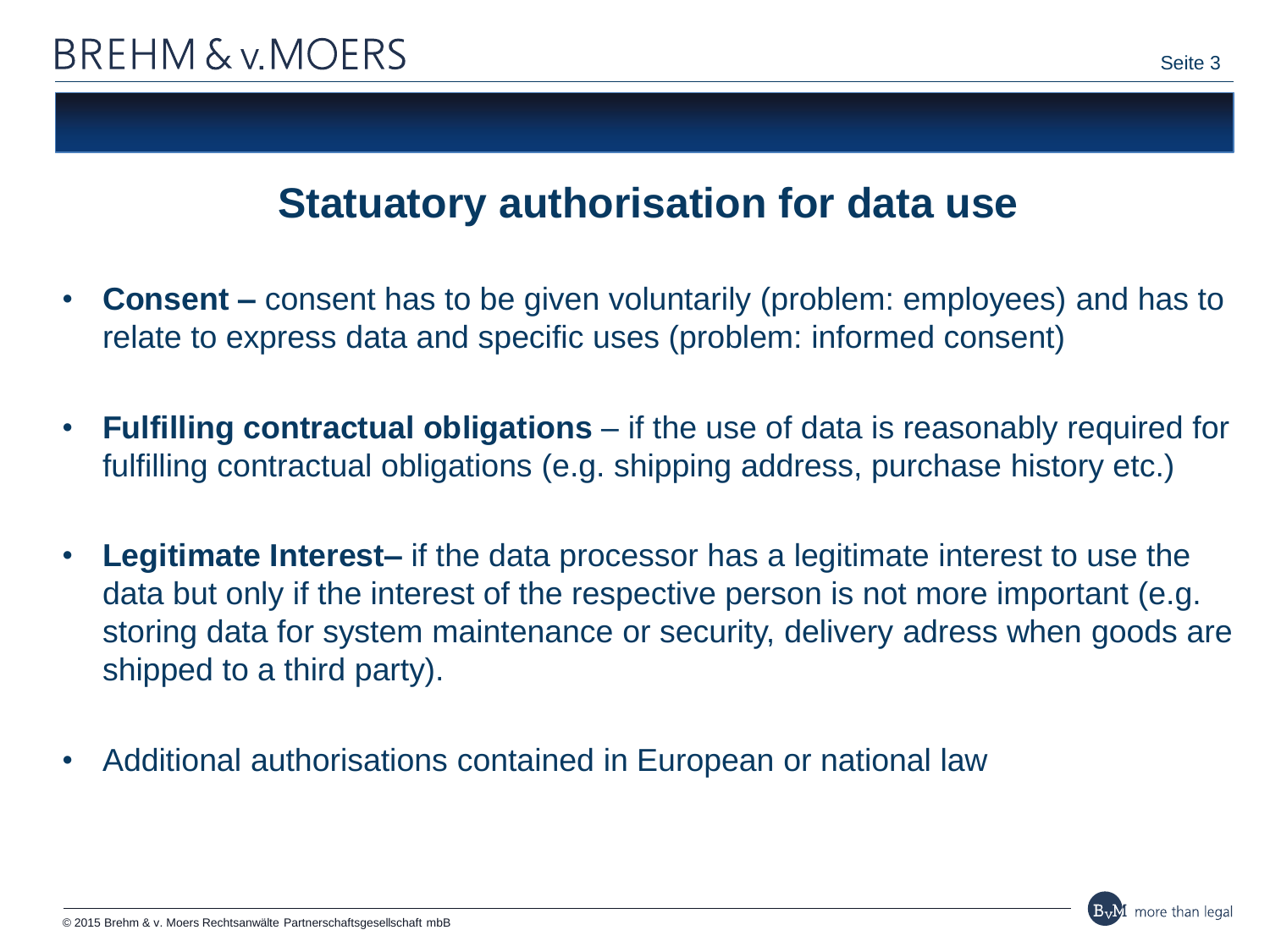## **Transfer of Data**

- **Every transfer of data requires a legal authorization**
- **Alternatives of transfer:**
	- **Controller -> Processor** (contractual data processing)
	- **Controller -> Controller** ("real" transfer including the ownership of the data)

**Principle:** Unless there is a separate legal authorization an informed consent is always required.

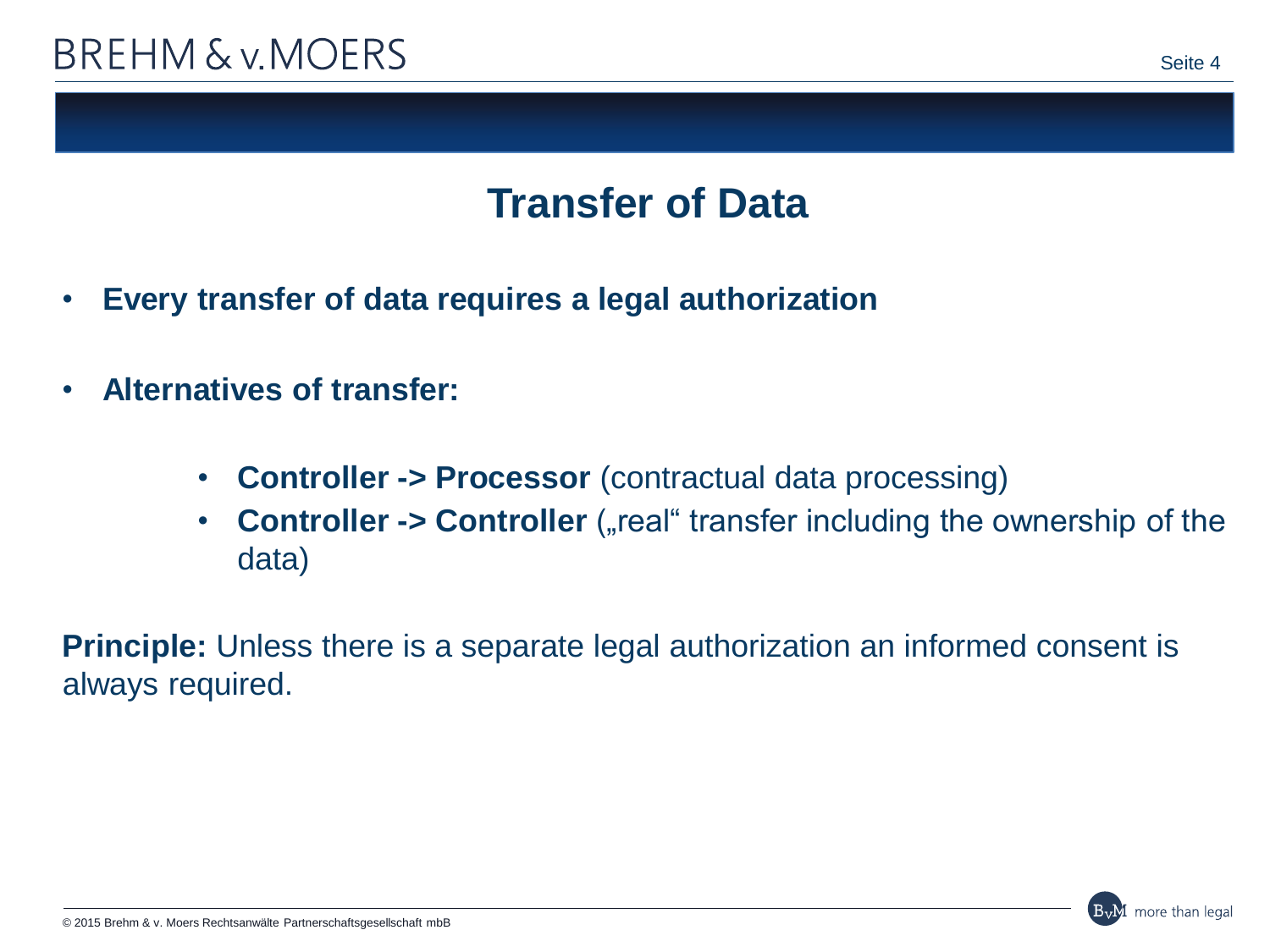#### **Transfer within the EU**

- **Transfer Controller -> Processor:**
	- Legal without consent only if a data processing agreement has been executed
	- Minimum requirements (under German law): subject of the underlying service agreement, scope, subject and purpose of the data processing, category of data and of the respective data subjects, technical and organizational measures for data security, obligations to correct, delete, return or block data, obligation to report violations, right of final decision, right to audit the processor
	- Examples: hosting provider, payroll accounting, SaaS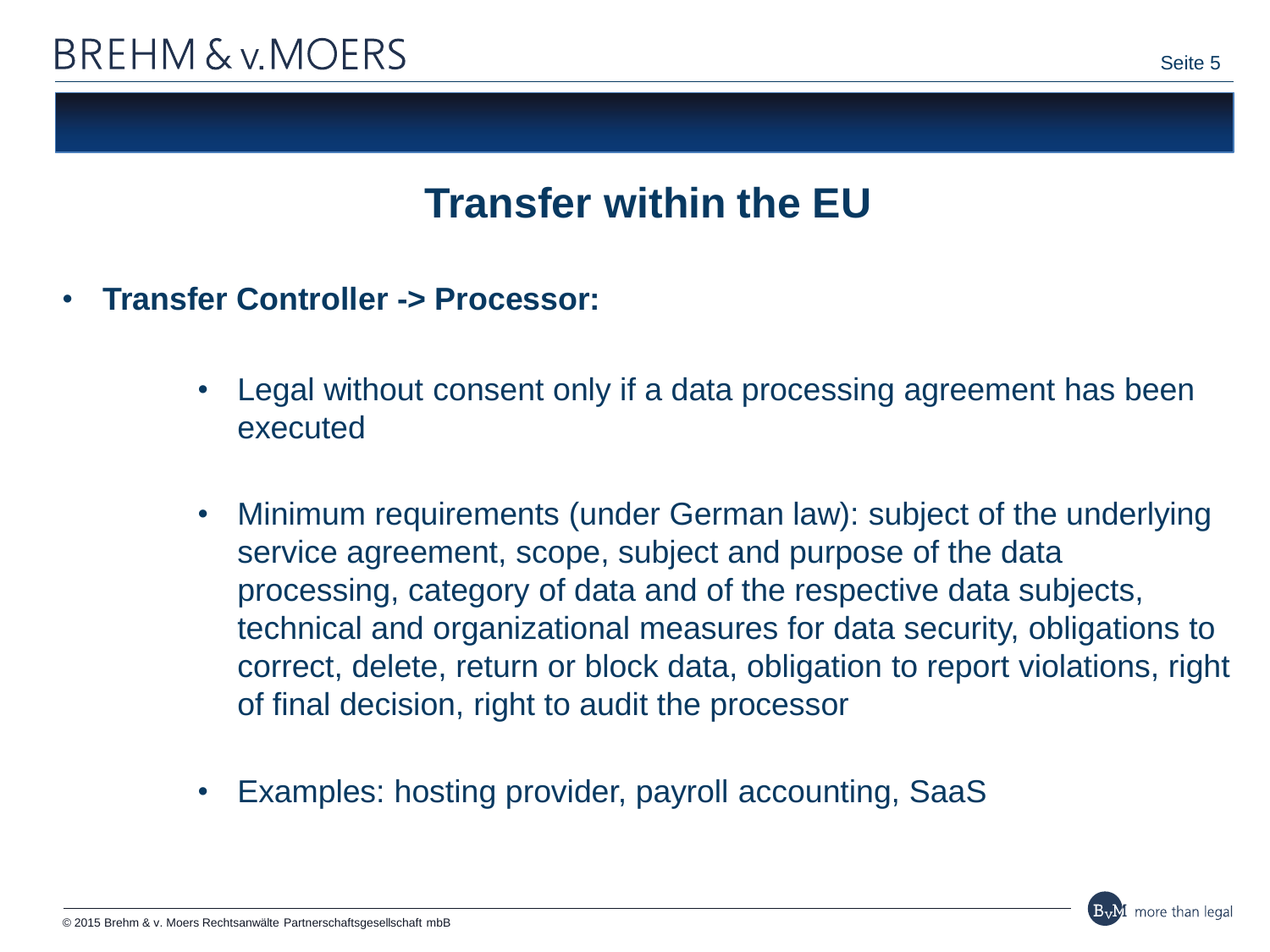#### **Transfer to third countries**

- For so called secure third countries the same rules as within the EU apply; commission decides on adequate data protection level; currently: Andorra, Argentina, Australia, Faroe Islands, Guernsey, Isle of Man, Israel, Jersey, Canada, New Zealand, Switzerland, Uruguay
- **Special case until last year:** USA with Safe Harbor
- **Else only if:**
	- with a valid consent
	- Using "standard clauses" of the EU-Commission
	- The recipient has implanted binding corporate rules

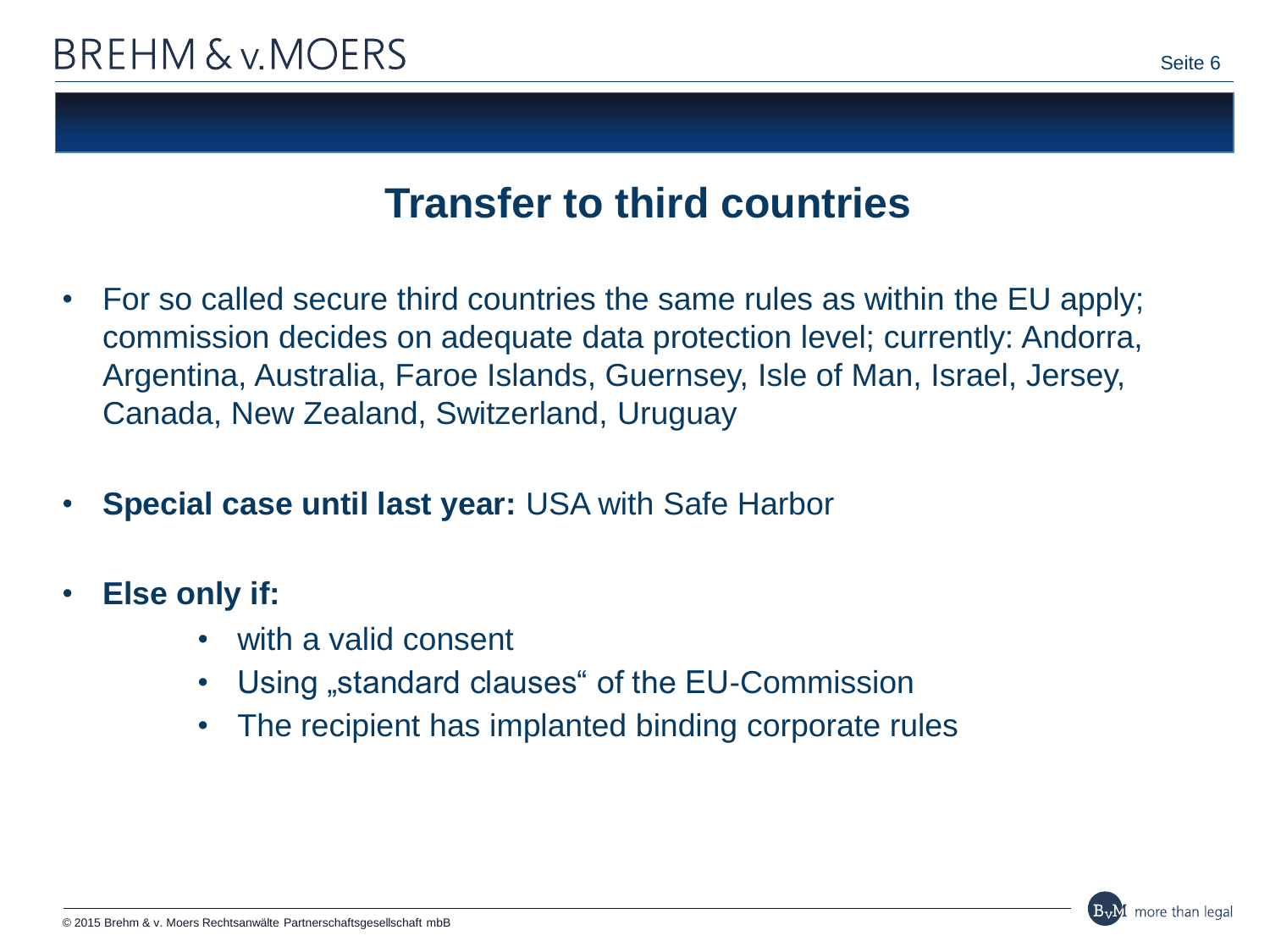## **Valid Consent**

- **CONSENT** requires that the data subject is aware of the scope and the impact of the consent and has been fully informed about it ("informed consent"). If this is not granted, the consent is void.
- Companies have to inform the data subject on all ACTUAL uses in advance. The information has to be clear without any lack of clarity (negative example: privacy policies of most US major companies that simply try to allow all possible kinds of use).
- The data subject has to be informed about **the specific risks** of the transfer.
- Requirements on clarity and completeness are very high in regard of such consent.

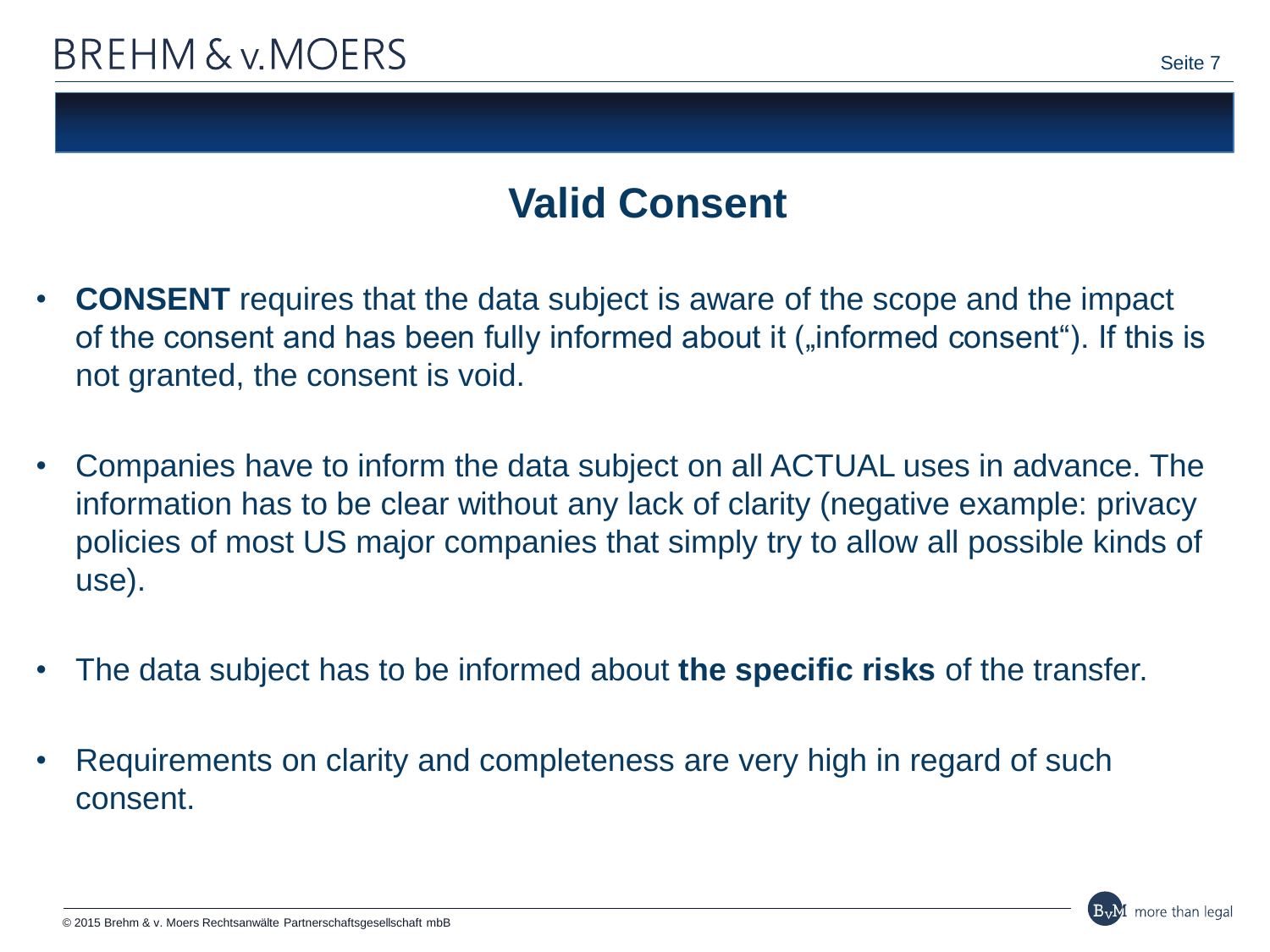### **Standard Clauses**

- EU-Commission has drafted **standard clauses** that shall secure a sufficient data protection level.
- The standard clauses have to be used without ANY changes, otherwise the data transfer is considered illegal.
- The respective data protection authorities are entitled to forbid a transfer, even if the standard clauses are used, if they reasonably expect that the recipient will not adhere to the standard clauses or that the national authorities will not respect EU data protection principles.

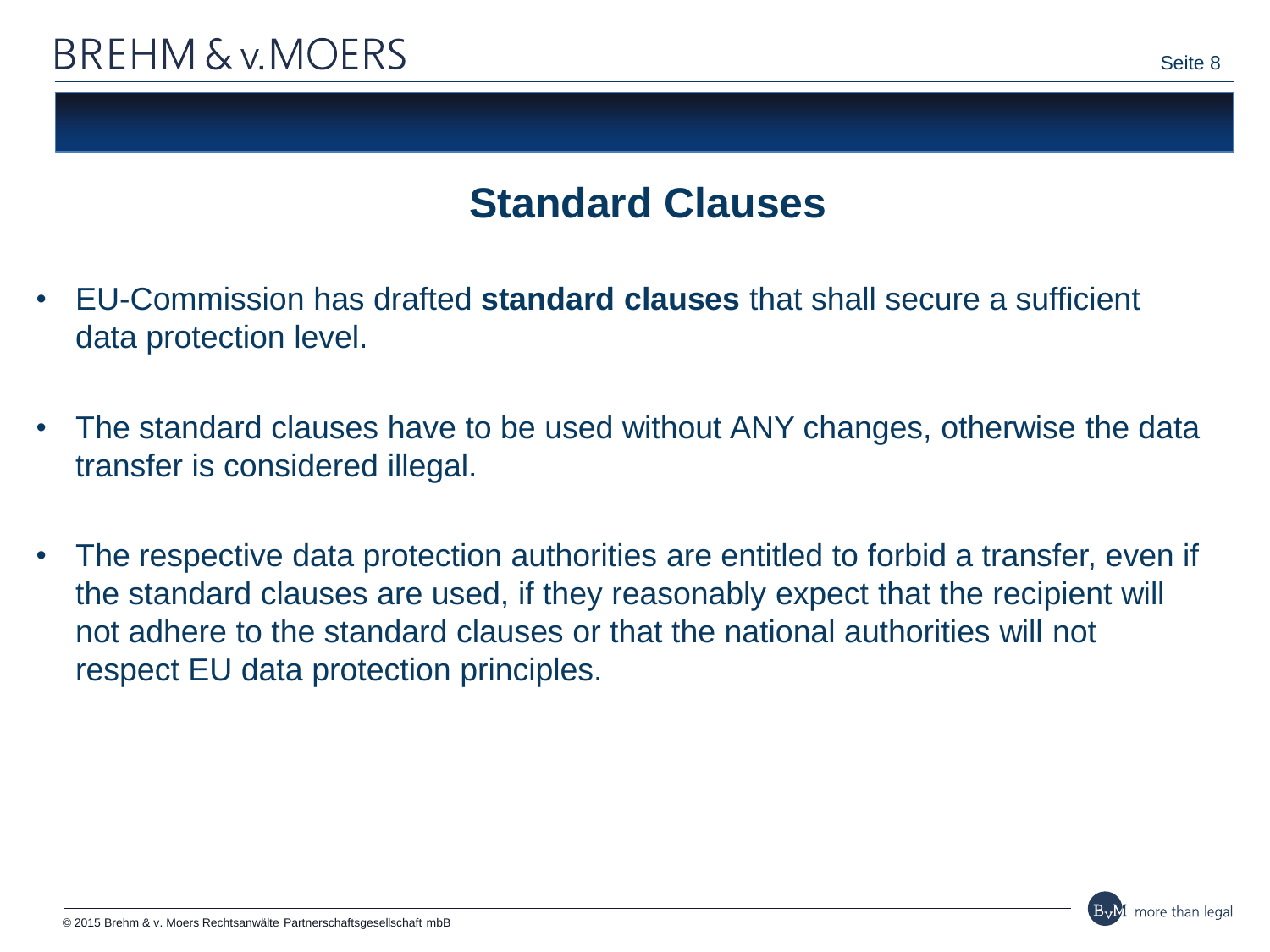### **Binding corporate rules**

- Recipient has to draft and implement rules for the processing of data including technical and organizational measure for data security.
- This is usually a rather large compliance handbook.
- Those rules have to be approved by the data protection authorities of the data exporter.
- The data exporter is obliged to control compliance.
- In fact this alternative is due to the approval requirements rather rare.

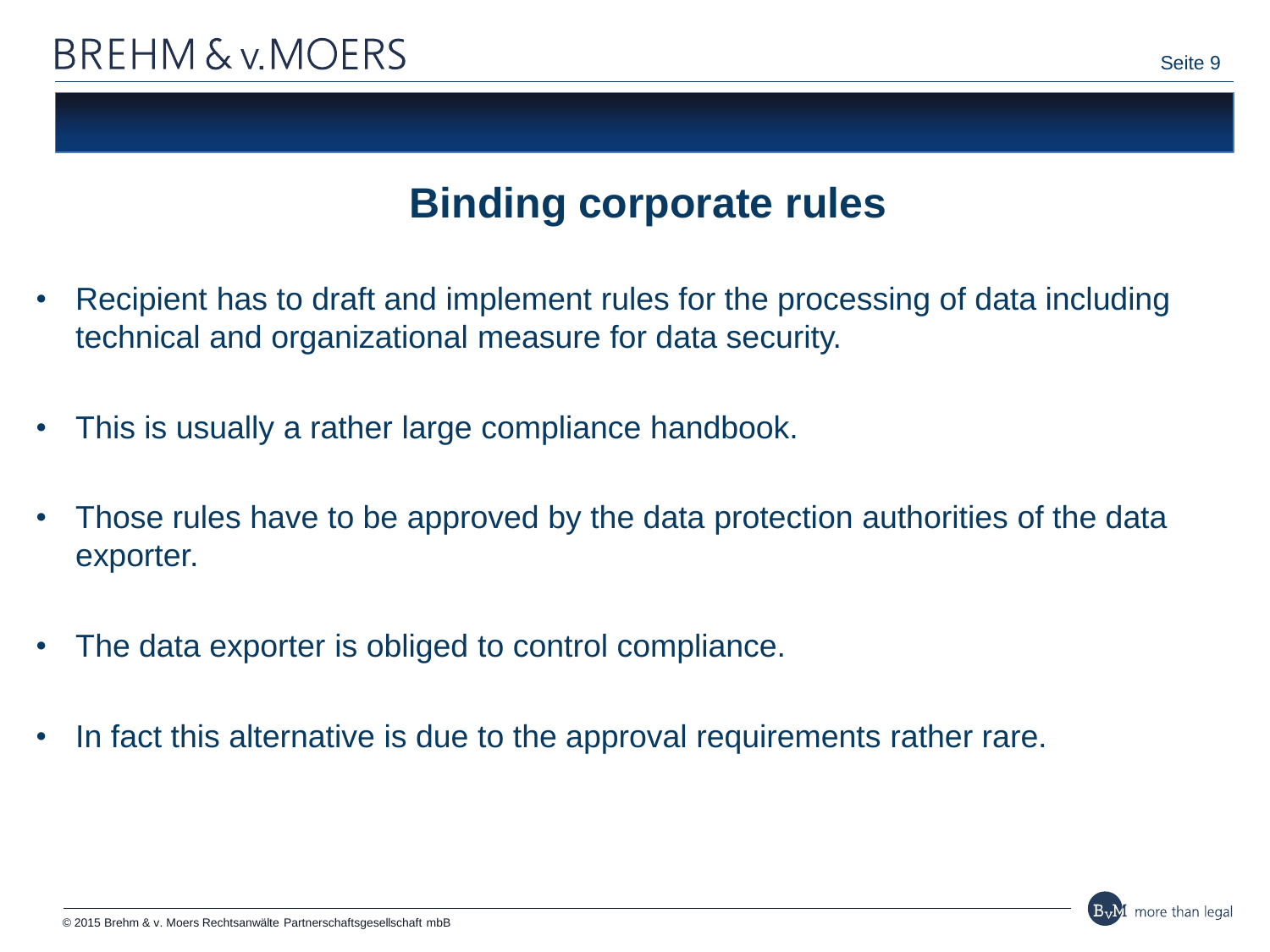## **Situation USA**

- **Safe Harbor** is according to the judgment of the ECJ void, because US authorities did not grant EU citizens sufficient legal protection and remedy. Furthermore EU data protection principles were not accepted and the Safe Harbor agreement violated the rights of the national data protection authorities because they were not granted any control rights.
- Companies may not claim Safe Harbor privileges anymore since October 6, 2015
- Public authorities are already taking steps against German companies that exported data under Safe Harbor and have not stopped such export

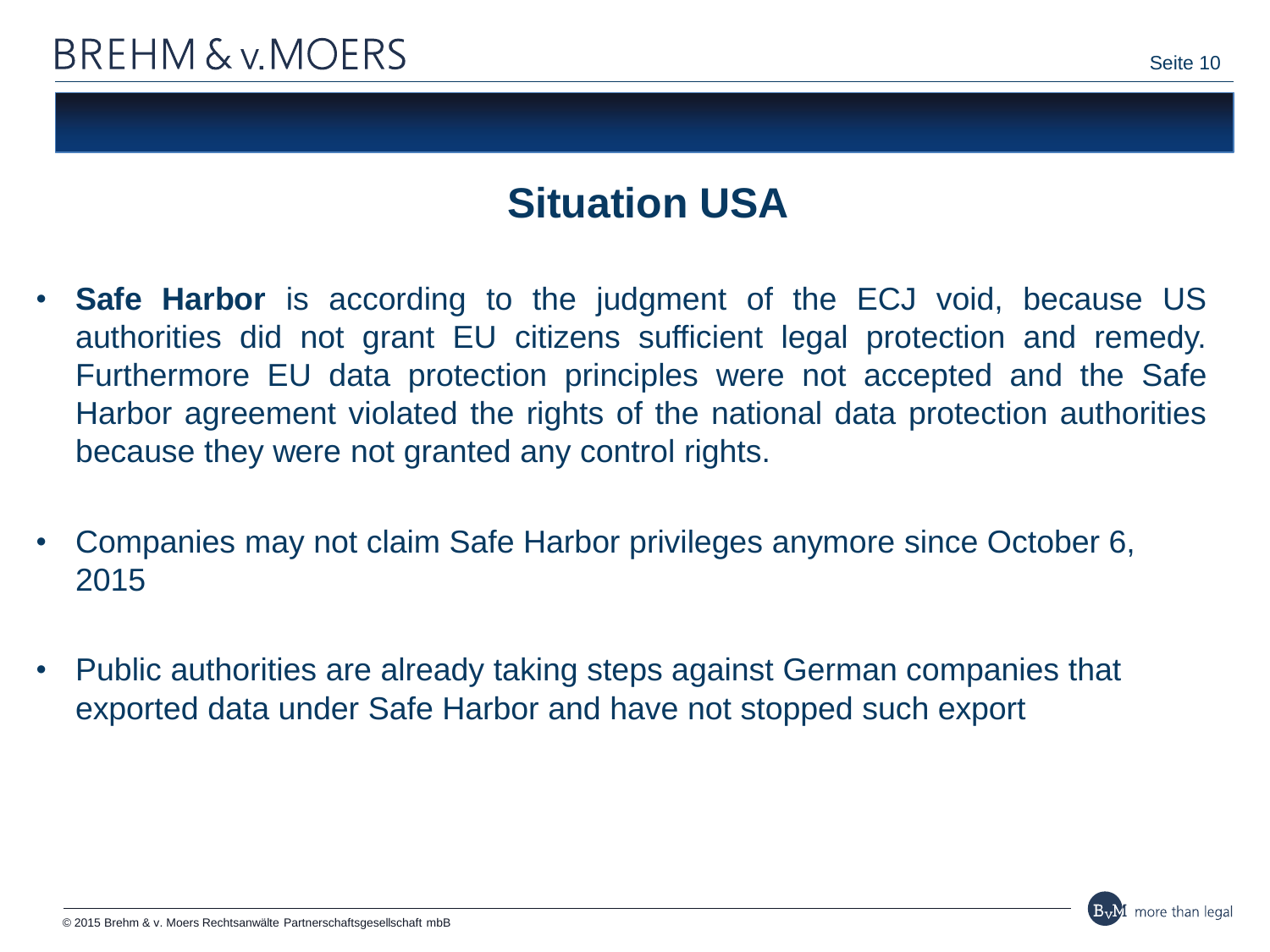## **Situation USA – Germany until February 2016**

- The conference of the German data protection authorities decided not to take any steps against companies transferring data using individual consent, standard clauses of the commission or binding corporate rules until end of January 2016 but they will not except such export thereafter based on the following considerations:
- **Consent:** in theory possible, but the conference agreed that a sufficient information would require to provide detailed information about the risks of data processing in the USA (including access by public agencies) and that such information is only possible and sufficient in rare cases but anyway not in cases of mass export.
- Employee's consent is always not voluntarily because the employee has to fear for his job. This includes transfer to affiliated companies.
- Minors can not grant a valid consent or only in very rare cases.

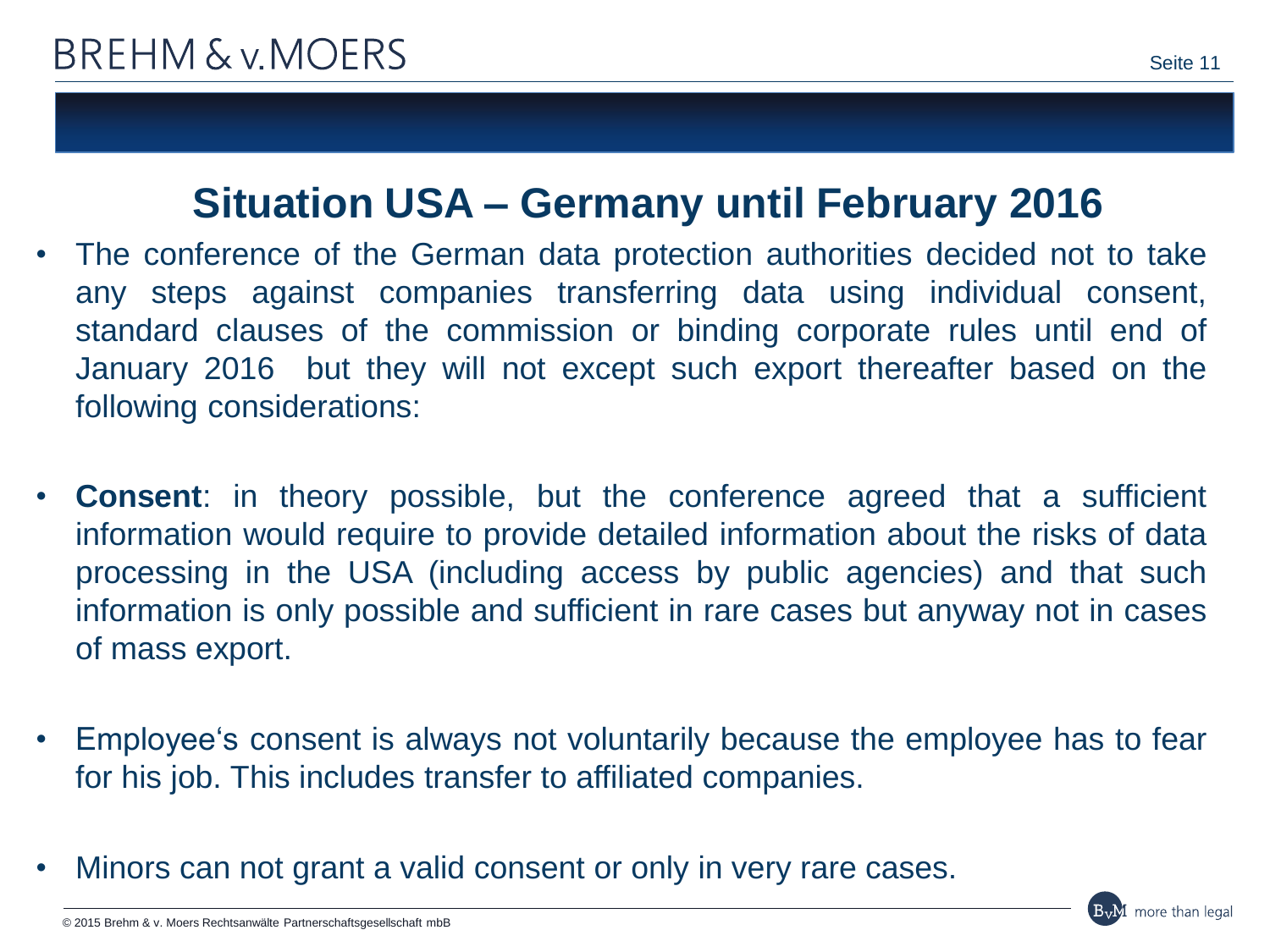## **Situation USA – Germany until February 2016**

- **Standard Clauses:** Conference decided that standard clauses are no longer a valid alternative, since the USA do not respect EU data protection principles including legal remedy for consumers. The ECJ expressly stated that the local data protections authorities may decide on that questions.
- **Binding Corporate Rules:** Currently the conference agreed that they will not allow any further binding corporate rule for Export to USA for the same reasons.
- **Consequence: With some rare exceptions, currently any transfer of personal data to the USA in illegal in Germany. Cloud services for personal information that use servers in the US or allow US employees to access such servers are in violation of German data protection law.**

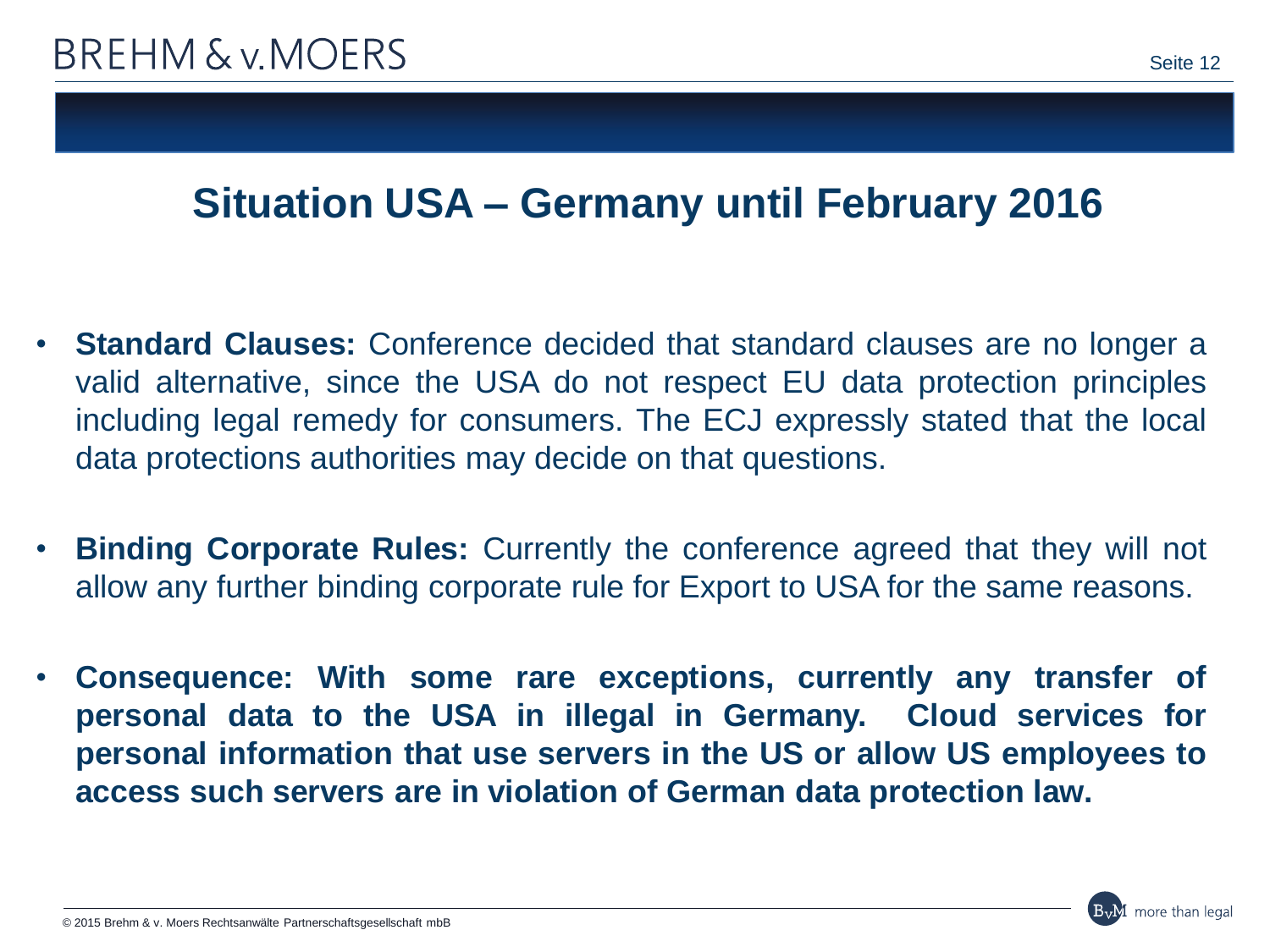## **Situation USA – March onward**

- **PRIVACY S.H.I.E…..SHIELD\*:** US and EU authorities have announced that they reached an agreement on a new cooperation model, that is now called Privacy Shield. Meanwhile first drafts of a general data export agreement and of the Privacy Shield agreement have been published.
- While Privacy Shield contains significant new rules on the oversight of the data protection rules and for the first time actual reviews have become mandatory, most other parts are very similar to Safe Harbor.
- No guarantees that are liable in court will be granted in regard to access to personal data by security agencies, only a "statement" is provided.
- **\* SCNR**

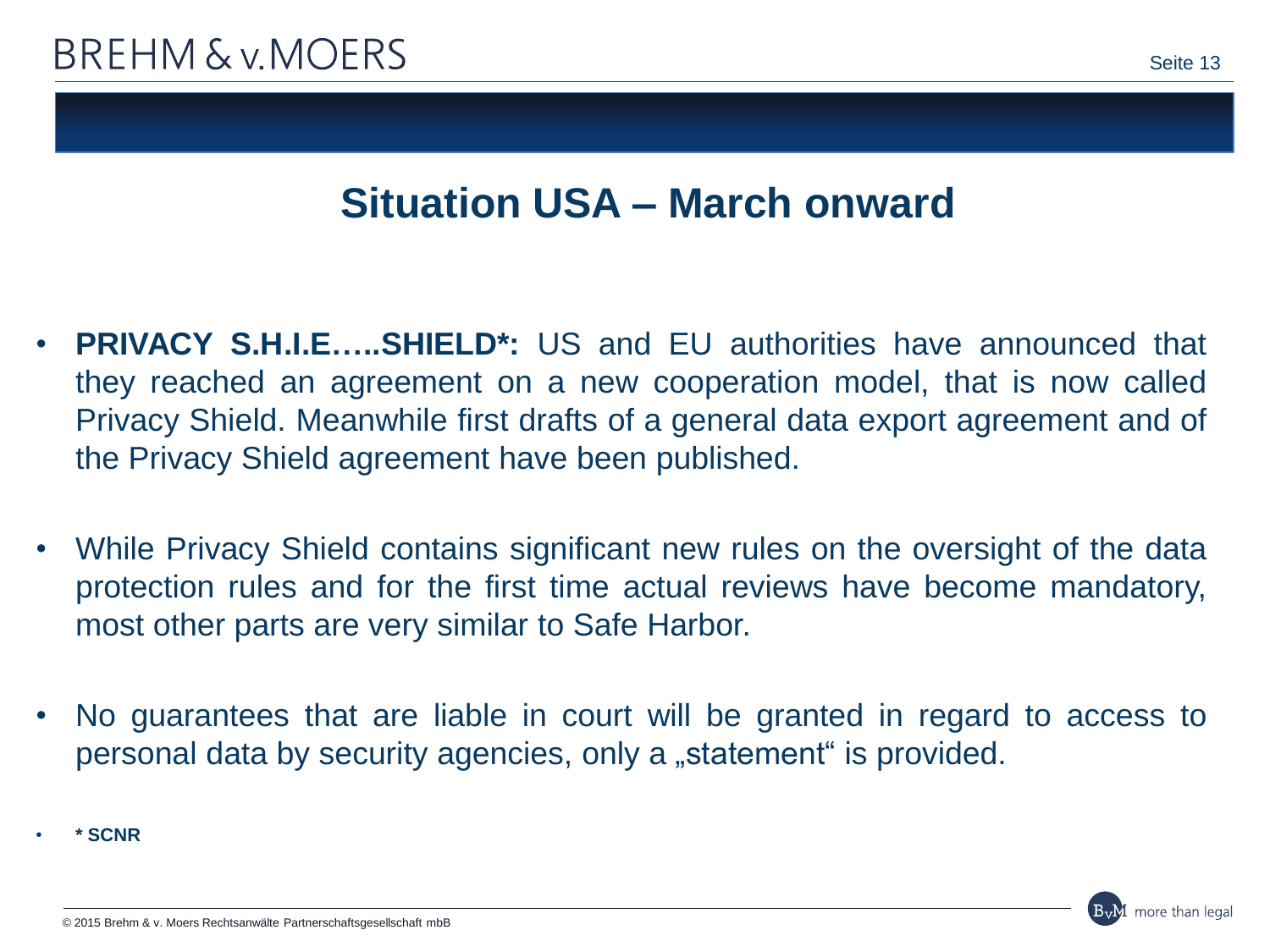## **Situation USA – March onward**

- Just last week the Article 29 Working Party (a group consisting of the EU data protection authorities whose rights have been significantly strengthened by the ECJ) has published a harsh statement regarding the lack of clarity of the Privacy Shield provisions. The drafts use a different wording that the EU data protection provisions and do make clear that those EU principles are to applied.
- The Working Party criticized the lack of provisions in regard of the purpose limitation principles (data may only be used for the purpose it has been collected for) as well as a clear system of legal remedy and venue in the draft.
- Last but very important is that the Working Group does believe that the "statement" regarding the massive collection of personal data is sufficient and will not accept such a low level of disclosure by the US authorities.

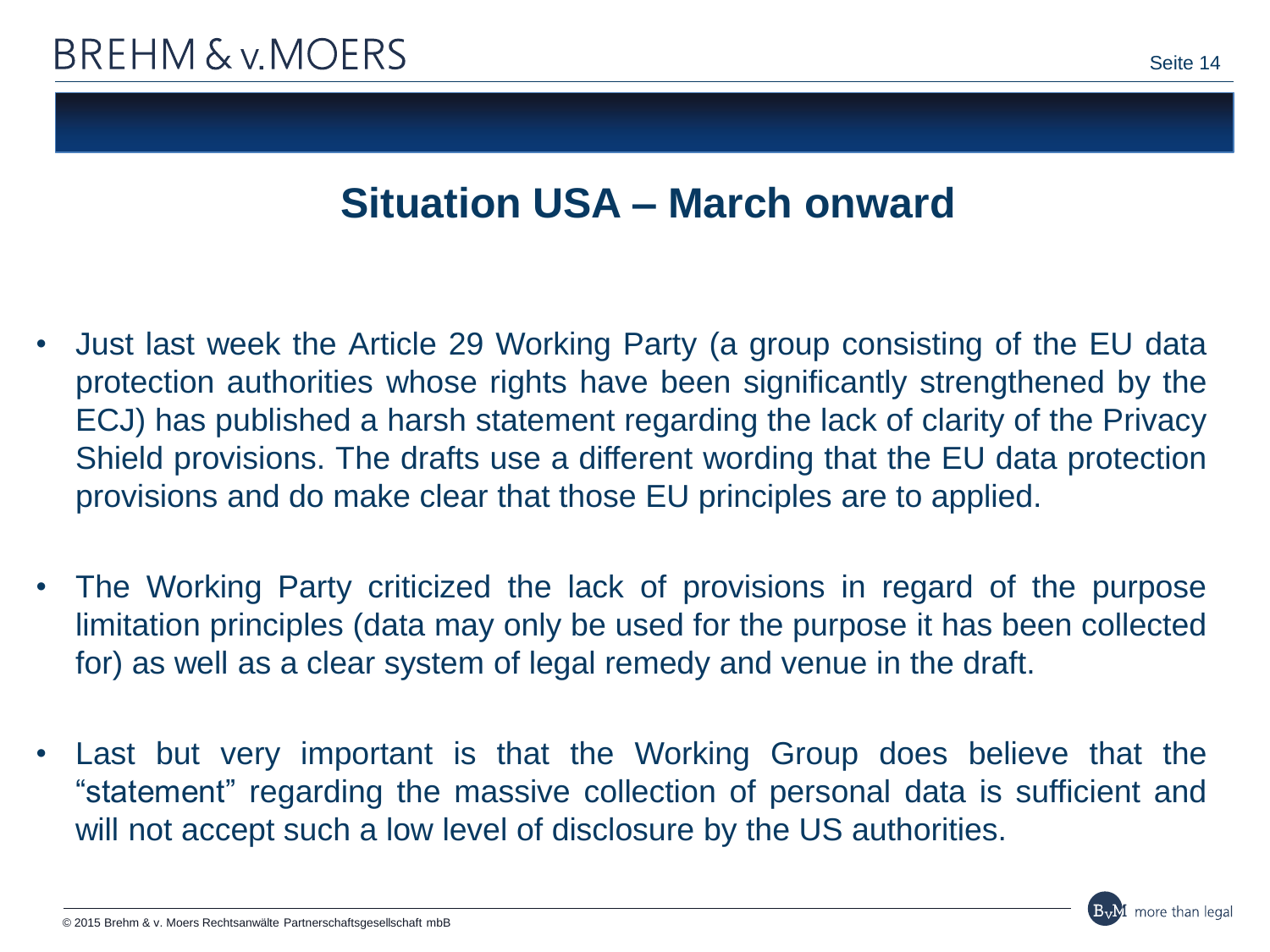## **Breach**

- **Unauthorized Use:** fine of up to 350.000 Euro; in individual cases higher in order to collect profits
- **Commercial unauthorized use** : criminal charge (board members and directly involved employees): prison of up to 2 years or a fine.
- **Cease and Desist** from data subjects and consumer protection agencies
- **Negative Publicity**

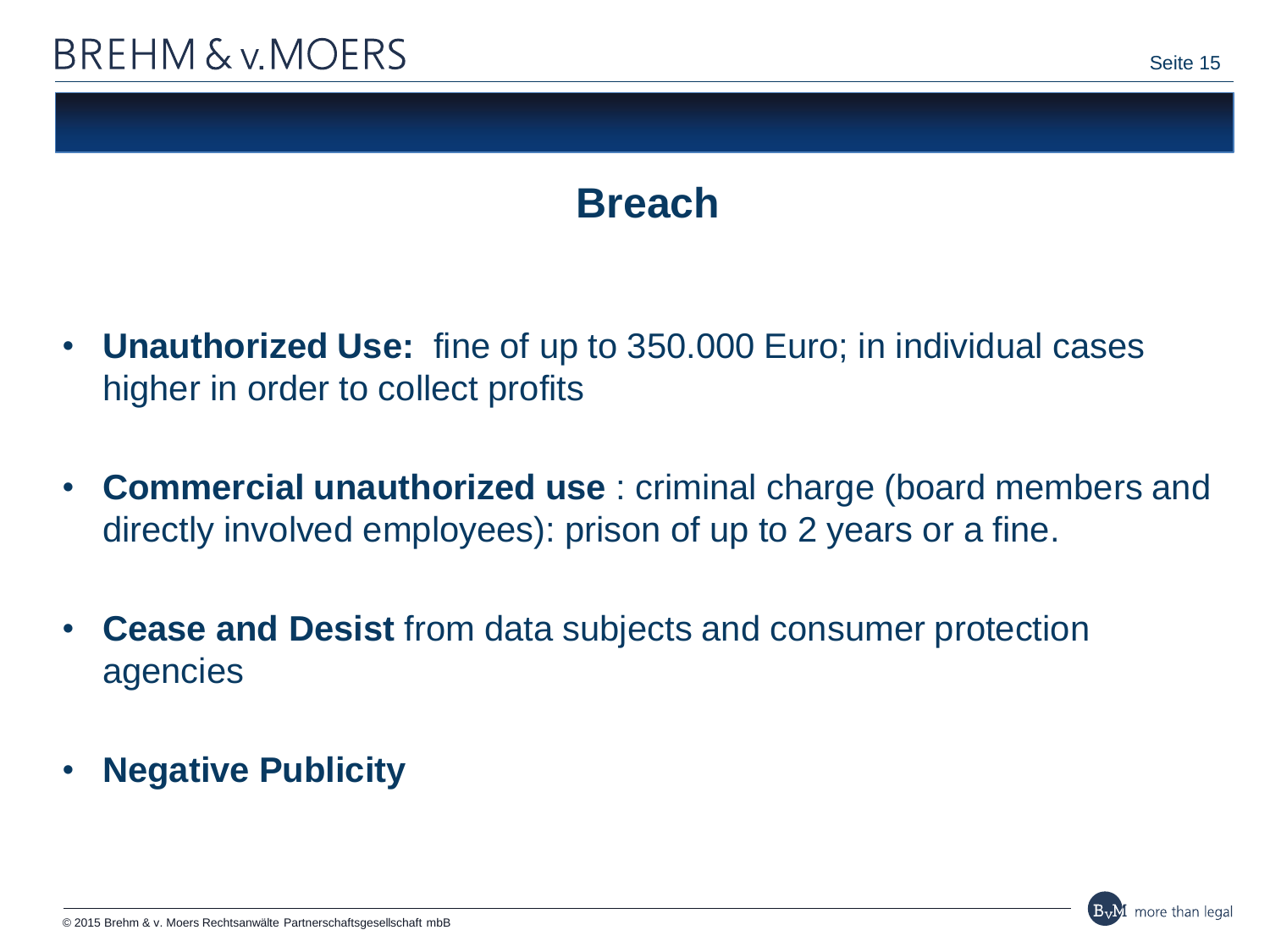#### **What can we do until there are new rules?**

#### **Thorsten, what will Microsoft and the other cloud service providers do in the meantime to resolve this issue?**